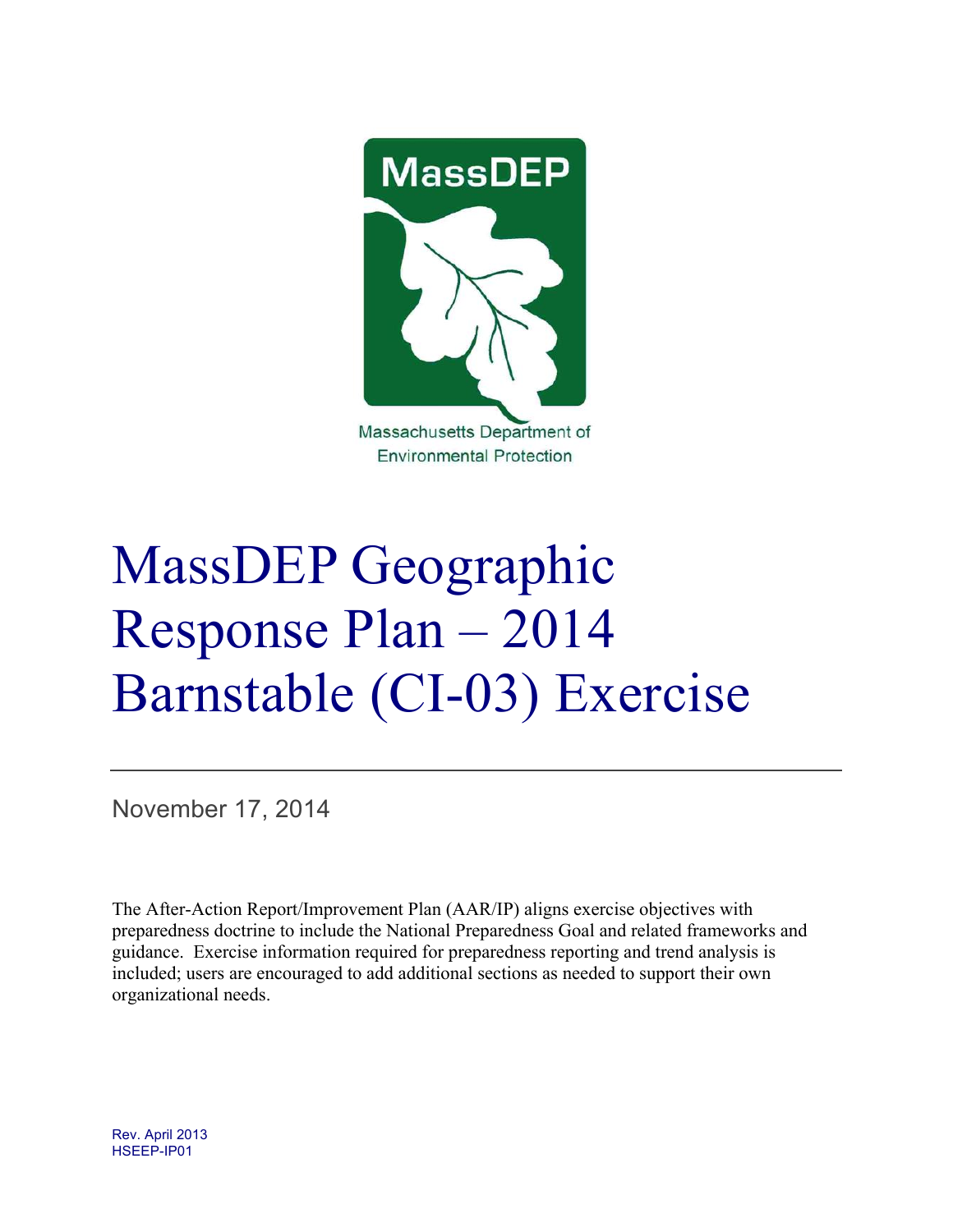# **EXERCISE OVERVIEW**

| <b>Exercise Name</b>              | 2014 Barnstable (CI-03) GRP Exercise                                                                                                                                                                                                                                                                                                                                                                                                                                                                                                                                         |  |  |  |
|-----------------------------------|------------------------------------------------------------------------------------------------------------------------------------------------------------------------------------------------------------------------------------------------------------------------------------------------------------------------------------------------------------------------------------------------------------------------------------------------------------------------------------------------------------------------------------------------------------------------------|--|--|--|
| <b>Exercise Dates</b>             | October 23, 2014                                                                                                                                                                                                                                                                                                                                                                                                                                                                                                                                                             |  |  |  |
| <b>Scope</b>                      | This exercise is a Full Scale Exercise, planned for approximately six hours at<br>Barnstable Harbor in Barnstable, MA and upon the waters of Barnstable<br>Harbor. Exercise play is limited to Barnstable Harbor and adjacent waters.                                                                                                                                                                                                                                                                                                                                        |  |  |  |
| <b>Mission Area(s)</b>            | Response                                                                                                                                                                                                                                                                                                                                                                                                                                                                                                                                                                     |  |  |  |
| Core<br><b>Capabilities</b>       | Environmental Response/Health and Safety, Operational Coordination,<br><b>Operational Communications</b>                                                                                                                                                                                                                                                                                                                                                                                                                                                                     |  |  |  |
|                                   | Objective 1: Demonstrate the ability to deploy oil spill equipment from one<br>or more MassDEP pre-positioned oil spill response trailers utilizing common<br>Geographic Response Plan (GRP) tactics.                                                                                                                                                                                                                                                                                                                                                                        |  |  |  |
| <b>Objectives</b>                 | Objective 2: Demonstrate the ability to assemble a spill response<br>organization utilizing Incident Command System (ICS) principles through<br>development and execution of an Assignment List (ICS 204) and<br>implementation of on-site incident management and tactical operations.                                                                                                                                                                                                                                                                                      |  |  |  |
|                                   | Objective 3: Demonstrate the ability to effectively communicate between<br>multiple local, state, and federal agencies including fire departments, police<br>departments, harbormasters, and other state and federal first responders using<br>both UHF and VHF communications.                                                                                                                                                                                                                                                                                              |  |  |  |
| <b>Threat or</b><br><b>Hazard</b> | Discharge of oil into a navigable waterway                                                                                                                                                                                                                                                                                                                                                                                                                                                                                                                                   |  |  |  |
| <b>Scenario</b>                   | A major oil spill in Cape Cod Bay caused by an unknown source will have<br>impact on a significant portion of the shoreline, beaches and tidal areas in<br>and around Barnstable, MA. No responsible party has been identified. A<br>Unified Command has been established and they have contacted the<br>Barnstable and West Barnstable fire departments and recommended that they<br>utilize Geographic Response Plan (GRP) CI-03 to deploy protective booming<br>to protect sensitive resources in and near the Barnstable Harbor including<br>Maraspin Creek and marshes. |  |  |  |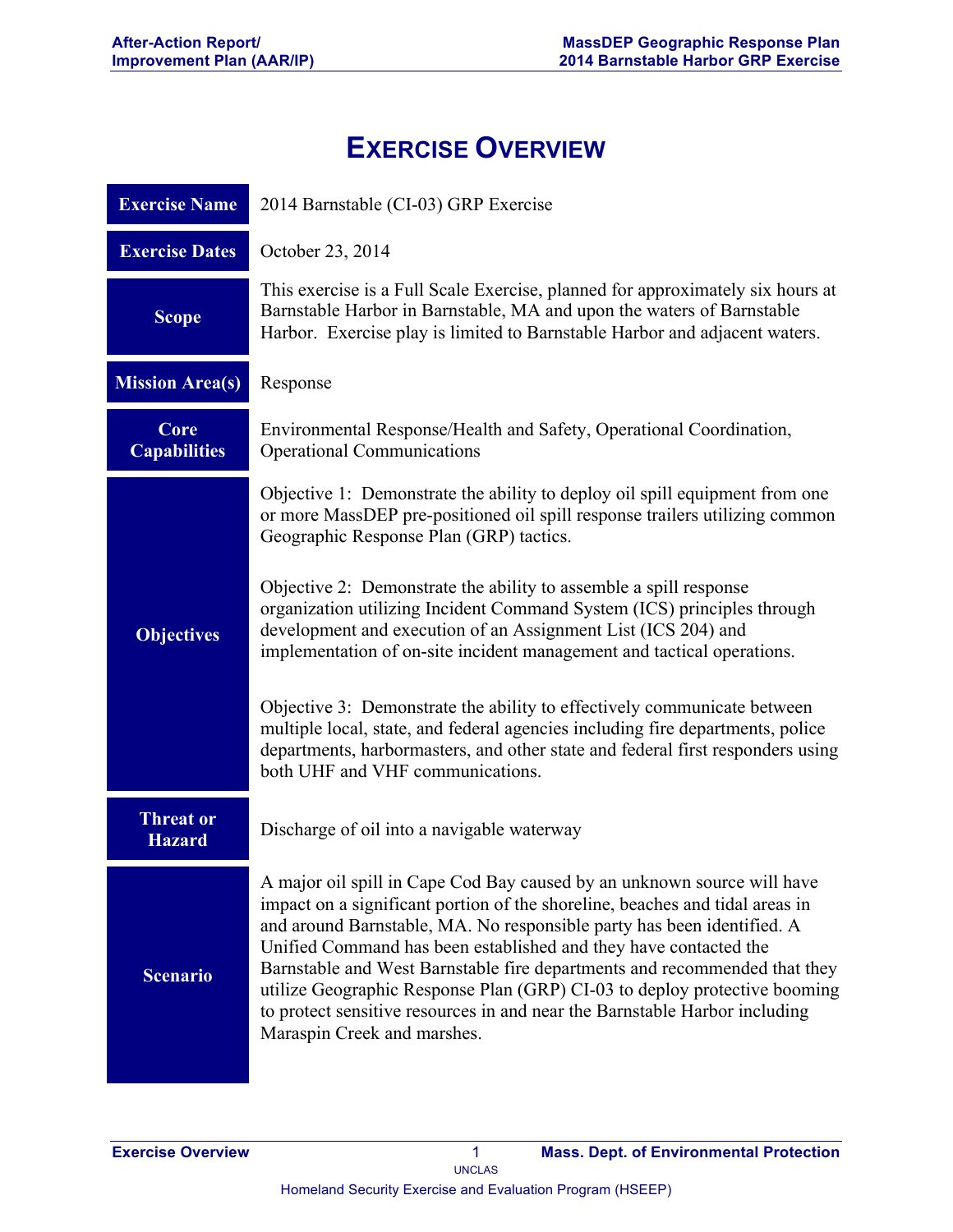| <b>Sponsor</b>                               | Massachusetts Department of Environmental Protection. Program funds will<br>be utilized for first responder backfill and overtime costs.                                                                                                                                                                                                                                                                                                                                  |
|----------------------------------------------|---------------------------------------------------------------------------------------------------------------------------------------------------------------------------------------------------------------------------------------------------------------------------------------------------------------------------------------------------------------------------------------------------------------------------------------------------------------------------|
| <b>Participating</b><br><b>Organizations</b> | Participating organizations included:<br>Barnstable Fire Department (BFD)<br>West Barnstable Fire Department (WBFD)<br>Centerville-Osterville-Marstons Mills Fire Department (COMM)<br>$\bullet$<br>Barnstable Harbor Master (BHM)<br>MassDEP<br>U.S. Coast Guard Sector Southeastern New England (USCG)<br>$\bullet$<br>Moran Environmental Recovery (MER)<br>Nuka Research and Planning Group, LLC (Nuka Research)<br><b>Note: See Appendix B for participant count</b> |
| <b>Point of Contact</b>                      | Steve Mahoney, Environmental Analyst<br>Massachusetts Department of Environmental Protection<br>Oil Spill Prevention and Response Program<br>1 Winter St.<br><b>Boston, MA 02108</b><br>$(617)$ 292-5516<br>Stephen.Mahoney@state.ma.us                                                                                                                                                                                                                                   |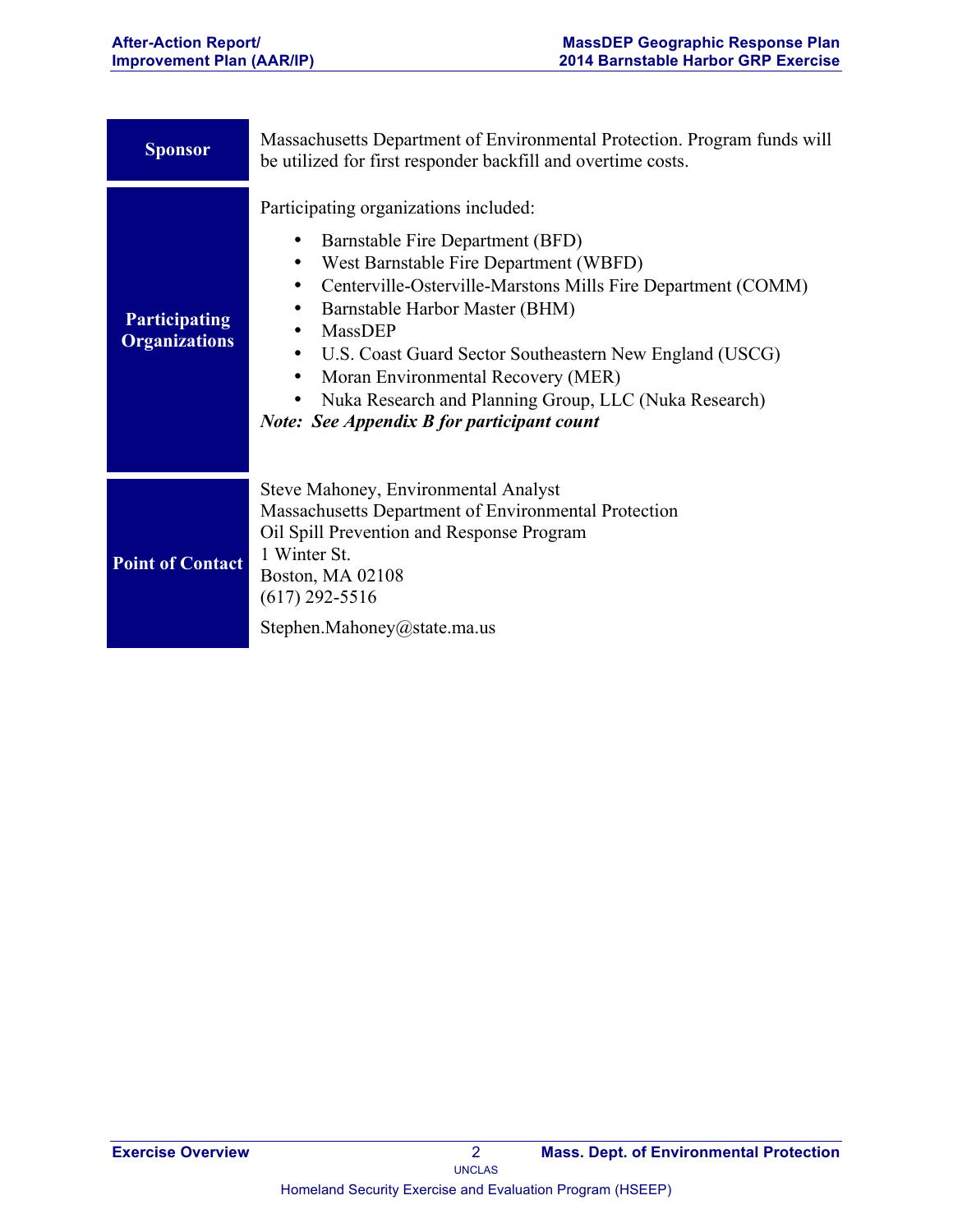# **ANALYSIS OF CORE CAPABILITIES**

Aligning exercise objectives and core capabilities provides a consistent taxonomy for evaluation that transcends individual exercises to support preparedness reporting and trend analysis. Table 1 includes the exercise objectives, aligned core capabilities, and performance ratings for each core capability as observed during the exercise and determined by the evaluation team. Table 2 includes compiled data from the Exercise Evaluation Guide (EEG) including the organizational capability targets, associated critical tasks, and observations as observed during the exercise and determined by the evaluation team.

| <b>Objective</b>                                                                                                                                                                                                                                                                                                 | <b>Core Capability</b>                         | <b>Performed</b><br>without<br><b>Challenges</b><br>(P) | <b>Performed</b><br>with Some<br><b>Challenges</b><br>(S) | <b>Performed</b><br>with Major<br><b>Challenges</b><br>(M) | <b>Unable to</b><br>be<br><b>Performed</b><br>(U) |
|------------------------------------------------------------------------------------------------------------------------------------------------------------------------------------------------------------------------------------------------------------------------------------------------------------------|------------------------------------------------|---------------------------------------------------------|-----------------------------------------------------------|------------------------------------------------------------|---------------------------------------------------|
| Demonstrate the ability<br>to deploy oil spill<br>equipment from one or<br>more MassDEP pre-<br>positioned oil spill<br>response trailers<br>utilizing common<br>Geographic Response<br>Plan (GRP) tactics.                                                                                                      | Environmental<br>Response/Health and<br>Safety | P                                                       |                                                           |                                                            |                                                   |
| Demonstrate the ability<br>to assemble a spill<br>response organization<br>utilizing Incident<br><b>Command System</b><br>(ICS) principles through<br>development and<br>execution of an<br>Assignment List (ICS<br>204) and<br>implementation of on-<br>site incident<br>management and<br>tactical operations. | Operational<br>Coordination                    | P                                                       |                                                           |                                                            |                                                   |
| Demonstrate the ability<br>to effectively<br>communicate between<br>multiple local, state,<br>and federal agencies<br>including fire<br>departments, police<br>departments,<br>harbormasters, and<br>other state and federal<br>first responders using<br>both UHF and VHF<br>communications                     | Operational<br>Communications                  | P                                                       |                                                           |                                                            |                                                   |

**Ratings Definitions:**

• Performed without Challenges (P): The targets and critical tasks associated with the core capability were completed in a manner that achieved the objective(s) and did not negatively impact the performance of other activities. Performance of this activity did not contribute to additional health and/or safety risks for the public or for emergency workers, and it was conducted in accordance with applicable plans, policies, procedures, regulations, and laws.

• Performed with Some Challenges (S): The targets and critical tasks associated with the core capability were completed in a manner that achieved the objective(s) and did not negatively impact the performance of other activities. Performance of this activity did not contribute to additional health and/or safety risks for the public or for emergency workers, and it was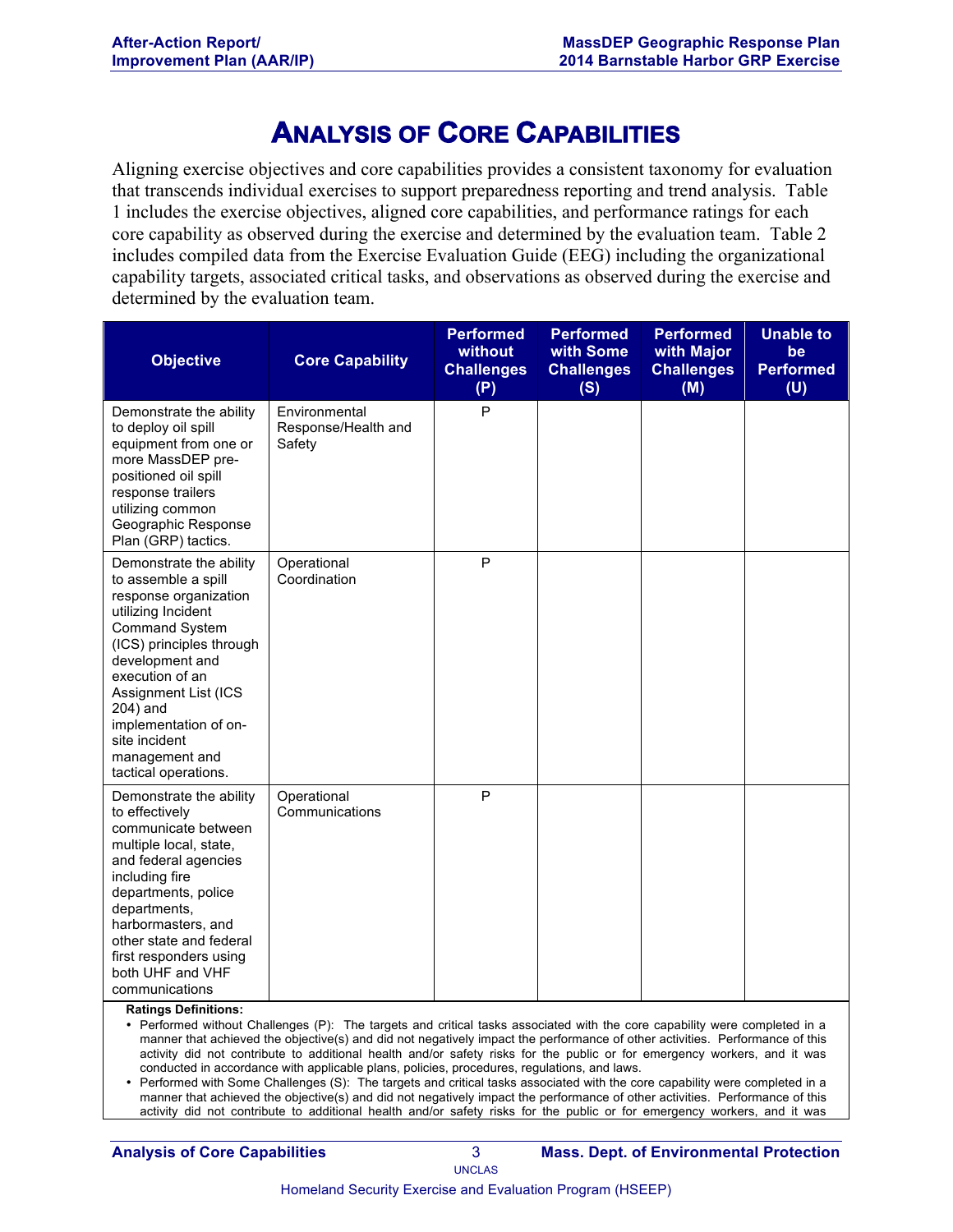| <b>Objective</b>                                                                                                                                                                                                                                                                                                                                                                                                                                                                                                        | <b>Core Capability</b> | <b>Performed</b><br>without<br><b>Challenges</b><br>(P) | <b>Performed</b><br>with Some<br><b>Challenges</b><br>(S) | <b>Performed</b><br>with Major<br><b>Challenges</b><br>(M) | <b>Unable to</b><br>be<br><b>Performed</b><br>(U) |  |
|-------------------------------------------------------------------------------------------------------------------------------------------------------------------------------------------------------------------------------------------------------------------------------------------------------------------------------------------------------------------------------------------------------------------------------------------------------------------------------------------------------------------------|------------------------|---------------------------------------------------------|-----------------------------------------------------------|------------------------------------------------------------|---------------------------------------------------|--|
| conducted in accordance with applicable plans, policies, procedures, regulations, and laws. However, opportunities to<br>enhance effectiveness and/or efficiency were identified.                                                                                                                                                                                                                                                                                                                                       |                        |                                                         |                                                           |                                                            |                                                   |  |
| • Performed with Major Challenges (M): The targets and critical tasks associated with the core capability were completed in a<br>manner that achieved the objective(s), but some or all of the following were observed: demonstrated performance had a<br>negative impact on the performance of other activities; contributed to additional health and/or safety risks for the public or for<br>emergency workers; and/or was not conducted in accordance with applicable plans, policies, procedures, regulations, and |                        |                                                         |                                                           |                                                            |                                                   |  |

laws. • Unable to be Performed (U): The targets and critical tasks associated with the core capability were not performed in a manner that achieved the objective(s).

| <b>Core</b><br><b>Capability</b>                                        | <b>Organizational</b><br><b>Capability Target</b>  | <b>Associated Critical</b><br><b>Tasks</b>                                                                                                                                                                                                            | <b>Observation Notes</b>                                                                                                                                                                                                                                                                                                                                                                                                                                                                                                                                                         |
|-------------------------------------------------------------------------|----------------------------------------------------|-------------------------------------------------------------------------------------------------------------------------------------------------------------------------------------------------------------------------------------------------------|----------------------------------------------------------------------------------------------------------------------------------------------------------------------------------------------------------------------------------------------------------------------------------------------------------------------------------------------------------------------------------------------------------------------------------------------------------------------------------------------------------------------------------------------------------------------------------|
| <b>Environmental</b><br>Response/<br><b>Health and</b><br><b>Safety</b> | Overview of<br><b>Response</b><br><b>Equipment</b> | $\bullet$<br>Access Mass DEP<br>Trailer<br>Identify boom and<br>$\bullet$<br>sorbents<br>Connect boom<br>$\bullet$<br>together<br>Connect towing<br>$\bullet$<br>bridle to boom<br>Connect<br>$\bullet$<br>components of<br>anchor system<br>together | Performed without Challenges (P)<br>All skills successfully demonstrated<br>during exercise.<br><b>Excellent Training from MER</b><br>$\bullet$<br>despite rainsquall.<br>$\bullet$<br>Classroom training was excellent.<br>Full participation by students in<br>$\bullet$<br>demonstration portion of the<br>instruction.<br>Area for Improvement: Would be<br>$\bullet$<br>useful to have demo ASTM<br>connectors for students.<br>Area for Improvement: Would be<br>$\bullet$<br>useful to use small sections of line<br>for students to tie their own knots for<br>practice. |
|                                                                         | <b>Basic Booming</b><br><b>Operations</b>          | $\bullet$<br>Transport and tow<br>boom.<br>Critical Task:<br>$\bullet$<br>Anchoring and<br>Connecting boom<br>to shore<br>Critical Task: Safe<br>$\bullet$<br>vessel and crew<br>operations. (Refer<br>to ICS-208)                                    | Performed Without Challenges (P)<br>All boat crews effectively worked<br>$\bullet$<br>together, towing and controlling<br>boom deployment.<br>Safety officer did an excellent job of<br>$\bullet$<br>ensuring safe operations. Kept a<br>line from getting entangled in 17 ft<br>skiff outboard engine.<br>Shore teams were excellent, used<br>$\bullet$<br>rebar and existing structures to<br>anchor boom to shore.                                                                                                                                                            |
|                                                                         | Implement<br><b>Tactics in GRP</b>                 | Deploy Exclusion<br>$\bullet$<br><b>Boom Tactic</b>                                                                                                                                                                                                   | Exclusion deployment,<br>Performed Without Challenges (P)<br>Boom deployed as discussed in<br>briefing except failure of engine by<br>17 ft harbormaster boat caused the<br>boom to be taken by the current<br>under the bridge. The 25 ft<br>Harbormaster boat skillfully retrieved<br>the boom and anchored it to the<br>floating dock to create the desired<br>chevron.<br>$\bullet$<br>Tactic proved to be successful as<br>modified during ops briefing.<br>Deviated from the GRP by using<br>150 ft vice 400 ft of 12-inch boom<br>due to presence of floating docks.      |

#### **Table 1. Summary of Core Capability Performance**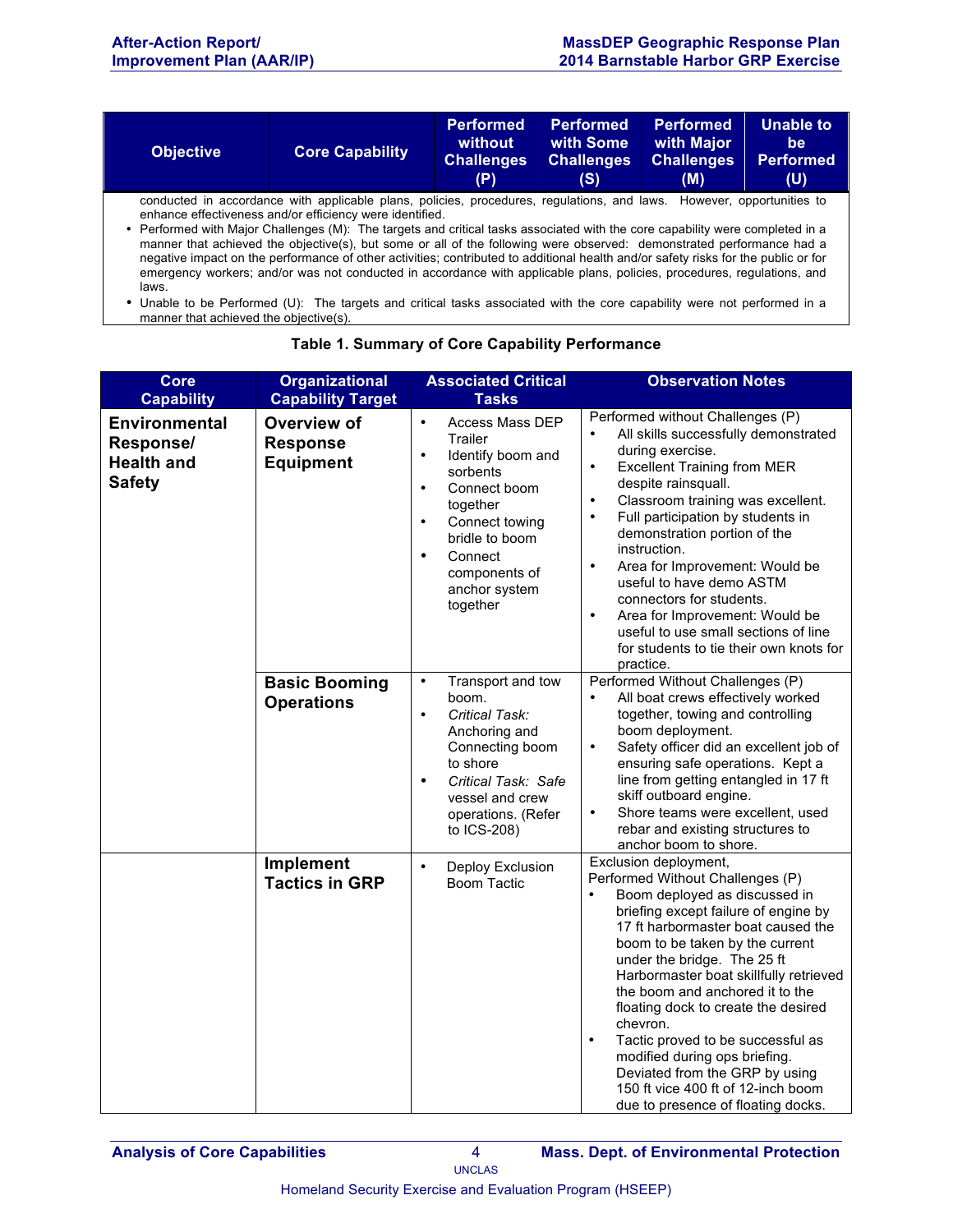| <b>Core</b>                                 | <b>Organizational</b>                                                             | <b>Associated Critical</b>                                                                                                                                                                             | <b>Observation Notes</b>                                                                                                                                                                                                                                                                                                                                                                                                                                                                                                                                                                                                                                                                                           |
|---------------------------------------------|-----------------------------------------------------------------------------------|--------------------------------------------------------------------------------------------------------------------------------------------------------------------------------------------------------|--------------------------------------------------------------------------------------------------------------------------------------------------------------------------------------------------------------------------------------------------------------------------------------------------------------------------------------------------------------------------------------------------------------------------------------------------------------------------------------------------------------------------------------------------------------------------------------------------------------------------------------------------------------------------------------------------------------------|
| <b>Capability</b>                           | <b>Capability Target</b>                                                          | <b>Tasks</b>                                                                                                                                                                                           |                                                                                                                                                                                                                                                                                                                                                                                                                                                                                                                                                                                                                                                                                                                    |
|                                             |                                                                                   |                                                                                                                                                                                                        | Tactic worked well but could have<br>used an additional 50 ft section of<br>boom (not in trailer). IC noted that<br>tactic could easily be deployed<br>without boats if needed. Simulant<br>was unable to penetrate into the<br>sensitive area.<br>Harbormaster noted that it may be<br>$\bullet$<br>preferable to use boom from Whale<br>watch pier to the floating docks to<br>keep oil out of the entire harbor<br>(something to look at)                                                                                                                                                                                                                                                                       |
|                                             |                                                                                   |                                                                                                                                                                                                        | <b>Diversion Deployment</b><br>Only deployed half of Diversion<br>tactic (DV-01) Diversion boom was<br>successful in capturing simulant.<br>Boat crews worked well together to<br>$\bullet$<br>anchor boom among the moorings.<br>Configuration had to be adjusted<br>$\bullet$<br>and anchor moved further offshore<br>but crew did that with skill.<br>Initial shore anchor (rebar) failed.<br>$\bullet$<br>BEST PRACTICE: to correct the<br>failed shore anchor, Jaime<br>Gonslaves provided a best practice<br>use for rebar as a shore anchor.<br>See picture or graphic for more<br>detail. Must include in instruction<br>and in Tactics Manual as preferred<br>option for use of rebar as shore<br>anchor. |
| <b>Operational</b><br>Coordination          | <b>Create and</b><br><b>Execute An</b><br><b>Assignment List</b><br>(ICS 204)     | Fill out ICS 204<br>$\bullet$<br>Assignments in ICS<br>$\bullet$<br>204 are followed<br>and on-scene<br>adjustments.<br>Participants<br>$\bullet$<br>demonstrate<br>command and<br>control of exercise | Team make up well defined.<br>$\bullet$<br>Enough personnel to complete<br>٠<br>assignments.<br>IC did an excellent job of<br>٠<br>coordinating between shore and<br>boat teams. Especially, when<br>directing boat to relieve strain on<br>failed shore anchor. Directed boat<br>to allow shore team to correct the<br>situation.<br>Good situational awareness of IC.<br>$\bullet$<br>Fully aware of concept that "help<br>comes in waves" and was thinking<br>through next tactic while still<br>working on first.<br>IC very careful to ensure boat didn't<br>٠<br>get caught on the inside of the<br>exclusion tactic.                                                                                        |
| <b>Operational</b><br><b>Communications</b> | <b>Effectively</b><br>Communicate<br><b>Using UHF and</b><br><b>VHF equipment</b> | Create<br>$\bullet$<br>Communications<br>Plan<br>Communicate with<br>$\bullet$<br>other participants<br>using organic UHF                                                                              | Performed without Challenges (P)<br>Communications interoperability<br>between departments was<br>seamless. VHF equipment was<br>used effectively.<br>Strong comms between shore and                                                                                                                                                                                                                                                                                                                                                                                                                                                                                                                               |
|                                             |                                                                                   | equipment<br>Communicate with                                                                                                                                                                          | water crews.<br>UHF Equipment not utilized.                                                                                                                                                                                                                                                                                                                                                                                                                                                                                                                                                                                                                                                                        |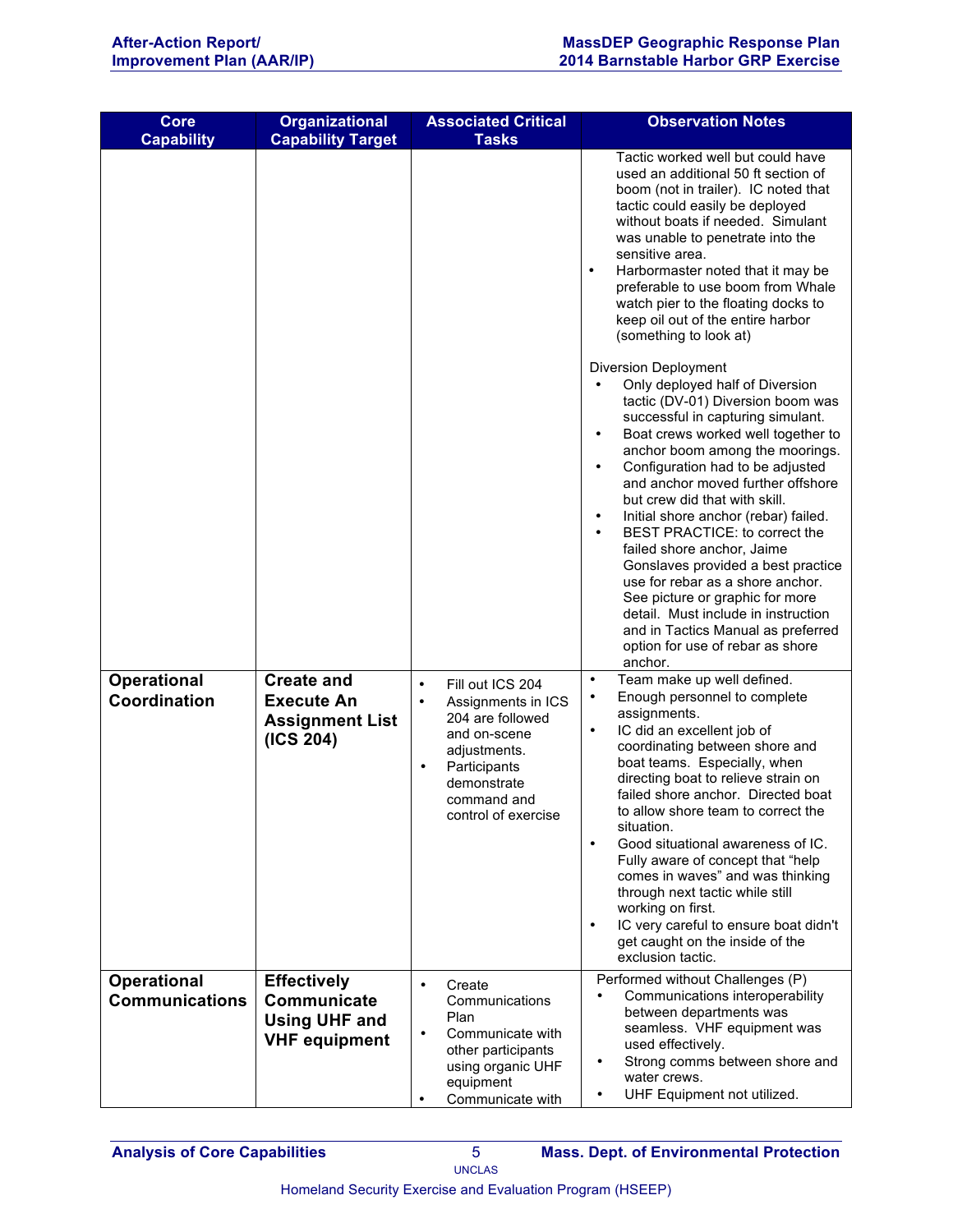| Core              | <b>Organizational</b>    | <b>Associated Critical</b>                           | <b>Observation Notes</b> |
|-------------------|--------------------------|------------------------------------------------------|--------------------------|
| <b>Capability</b> | <b>Capability Target</b> | Tasks                                                |                          |
|                   |                          | other participants<br>using organic VHF<br>equipment |                          |

**Table 2. EEG Summary**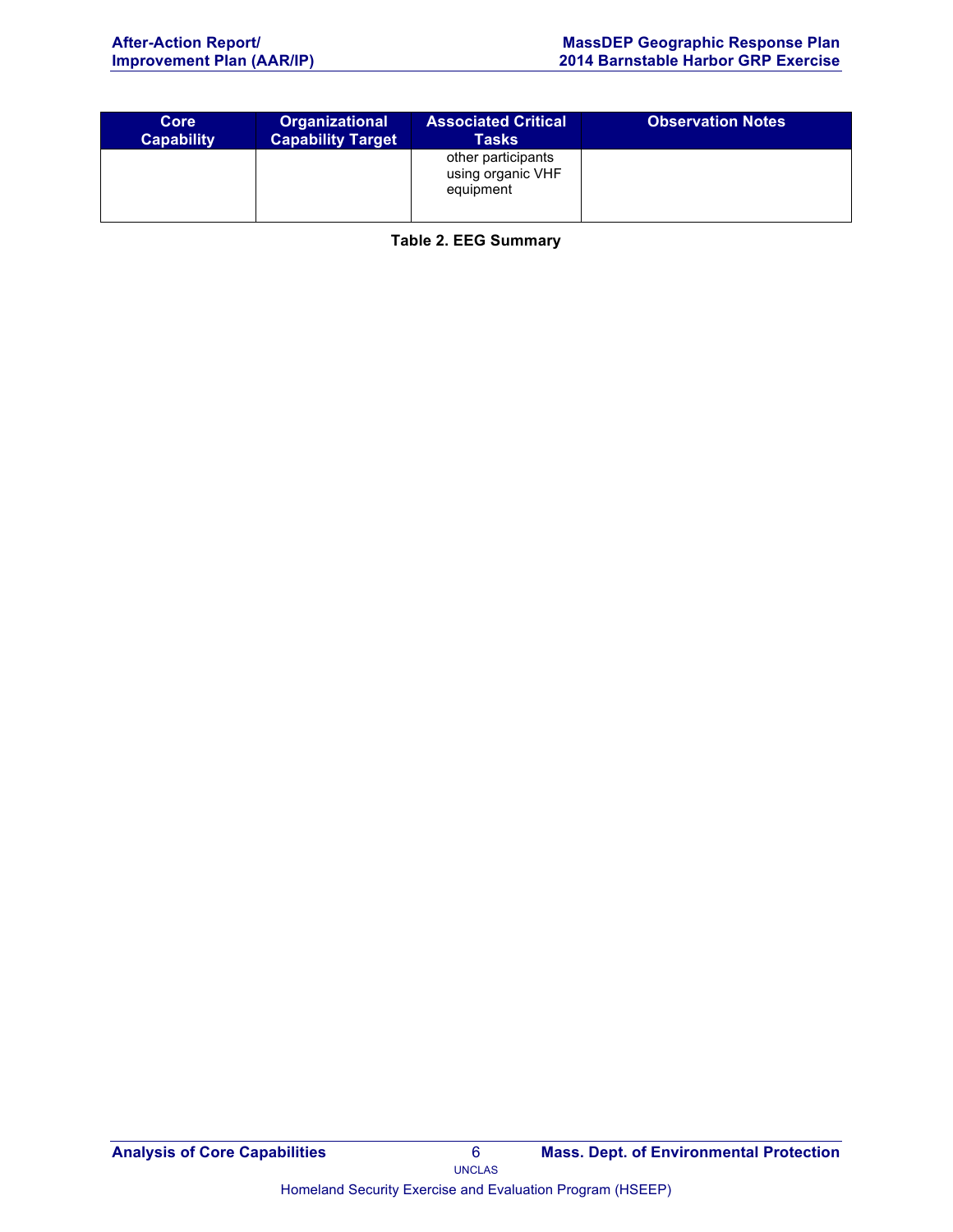The following sections provide an overview of the performance related to each exercise objective and associated core capability, highlighting strengths and areas for improvement.

## **Objective 1: Demonstrate the ability to deploy oil spill equipment from one or more MassDEP pre-positioned oil spill response trailers utilizing common Geographic Response Plan (GRP) tactics**

The strengths and areas for improvement for each core capability aligned to this objective are described in this section.

## **Core Capability 1: Environmental Response/Health and Safety**

### **Strengths**

The full capability level can be attributed to the following strengths:

**Strength 1:** Participants from multiple agencies (Barnstable, West Barnstable and COMM Fire Departments, Barnstable Harbormaster, MassDEP, USCG) worked together to accomplish goal

**Strength 2:** All participants conducted the deployment safely.

#### **Areas for Improvement**

The following areas require improvement to achieve the full capability level:

**Area for Improvement 1:** Having demonstration ASTM connectors for students would facilitate training by allowing students to have hands on participation in a shorter time.

**Reference:** Massachusetts Geographic Response Plan Tactics Guide

**Analysis:** Demonstration equipment does not exist.

**Area for Improvement 2:** Would be useful to use small sections of line for students to tie their own knots for practice.

**Reference:** Massachusetts Geographic Response Plan Tactics Guide

**Analysis:** Demonstration equipment does not exist.

## **Objective 2: Demonstrate the ability to effectively communicate between multiple local, state, and federal agencies including fire departments, police departments, harbormasters, and other state and federal first responders using both UHF and VHF communications**

The strengths and areas for improvement for each core capability aligned to this objective are described in this section.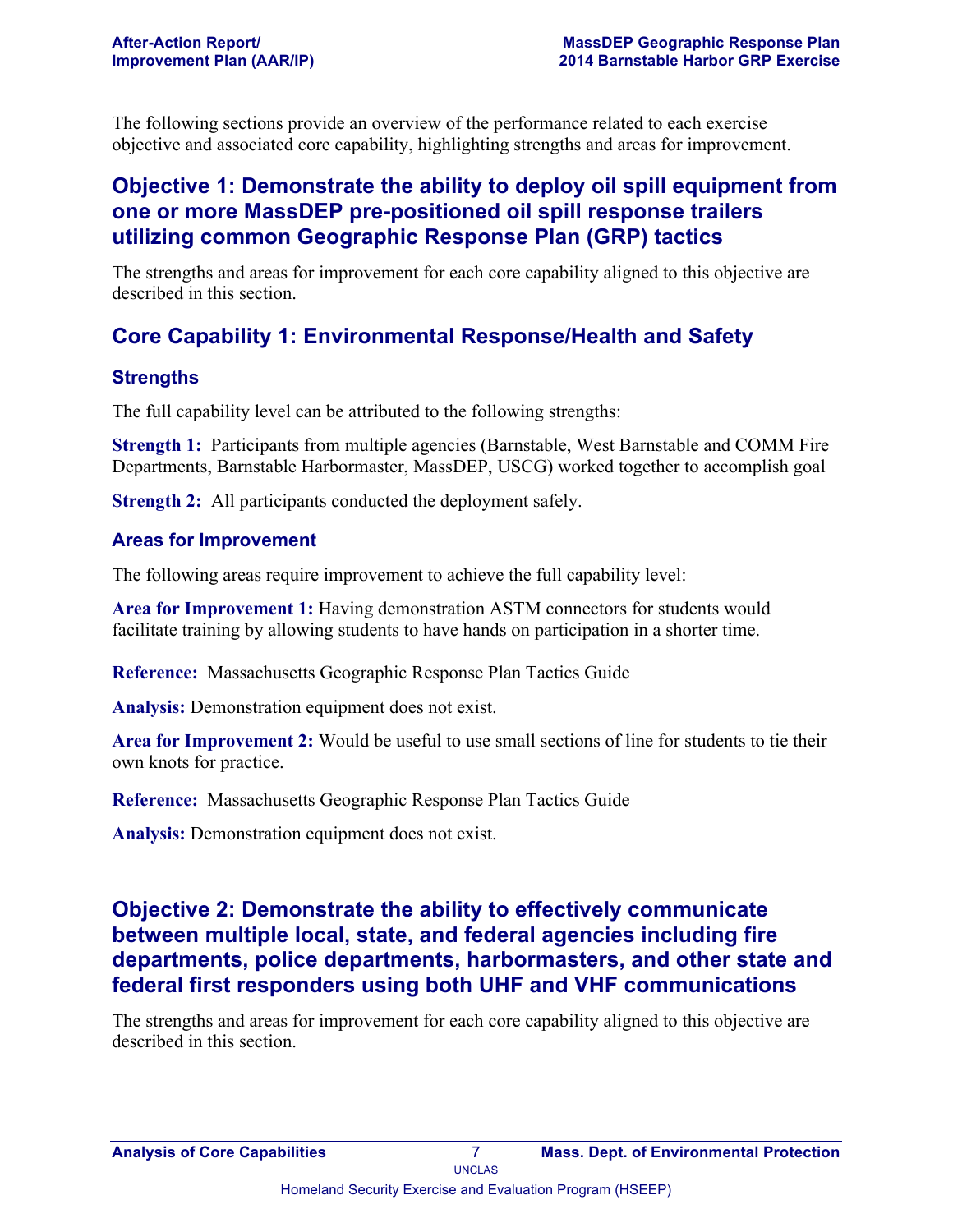## **Core Capability 2: Operational Coordination**

## **Strengths**

The full capability level can be attributed to the following strengths:

**Strength 1:** All personnel were clear on assignments during the exercise.

#### **Areas for Improvement**

The following areas require improvement to achieve the full capability level:

**Area for Improvement 1:** None

**Analysis:** N/A

## **Core Capability 3: Operational Communications**

### **Strengths**

The full capability level can be attributed to the following strengths:

**Strength 1:** Communications interoperability between departments was seamless. VHF channel 81A was used effectively with all equipment working properly.

**Strength 2:** Strong communication between shore and water crews.

### **Areas for Improvement**

The following areas require improvement to achieve the full capability level:

**Area for Improvement 1:** None to report.

**Analysis:** N/A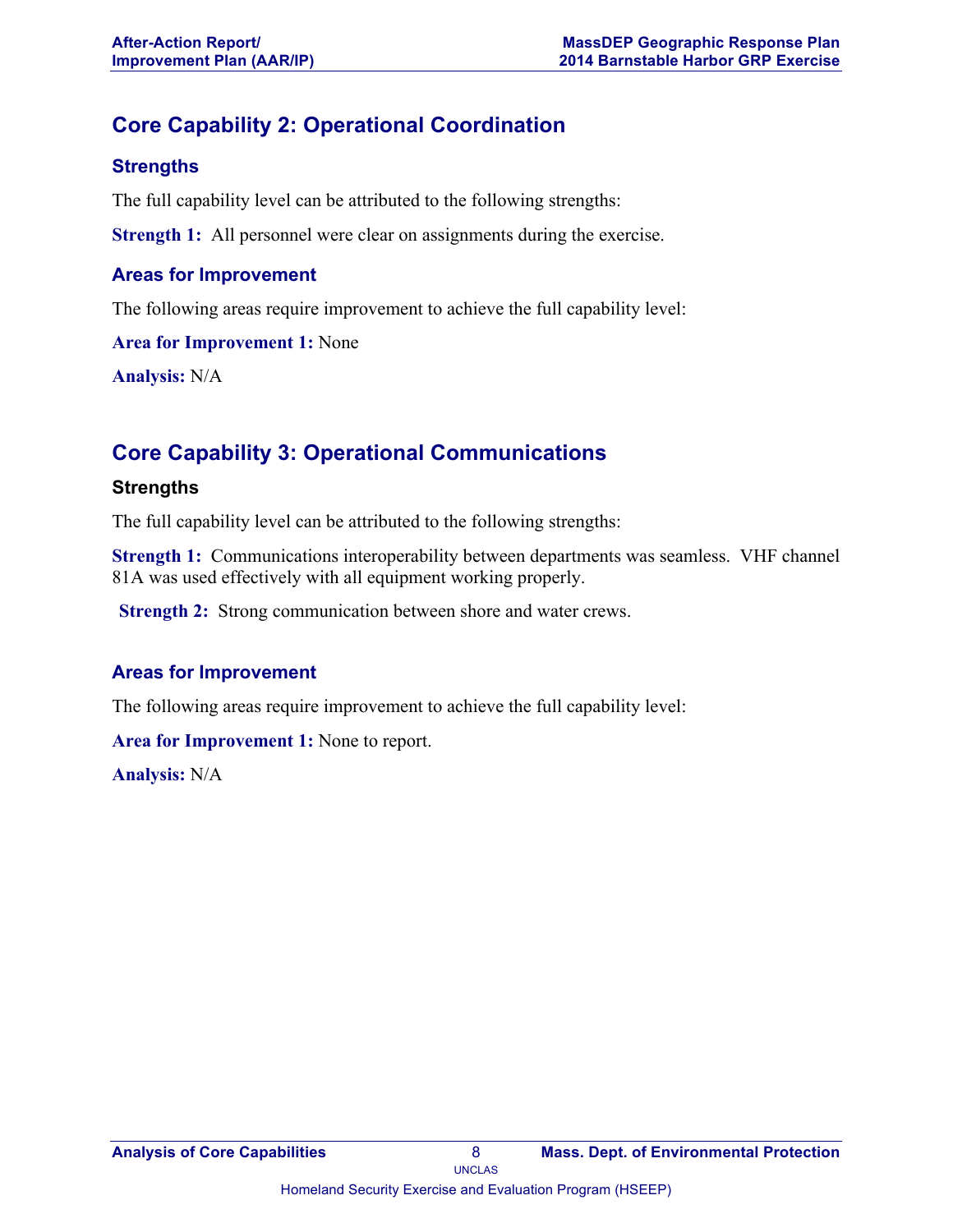## **APPENDIX A: IMPROVEMENT PLAN**

This IP has been developed specifically for MassDEP, the Barnstable Fire District, and the Barnstable Harbormaster following the MassDEP Barnstable(CI-03) GRP Exercise conducted on October 23, 2014.

| <b>Core Capability</b>                                               | <b>Issue/Area for</b><br><b>Improvement</b>                                                                                                                             | <b>Corrective Action</b>                                                                                                                              | <b>Capability</b><br>Element <sup>'</sup> | <b>Primary</b><br><b>Responsible</b><br><b>Organization</b> | <b>Organization POC Start Date</b> | <b>Completion</b><br><b>Date</b> |
|----------------------------------------------------------------------|-------------------------------------------------------------------------------------------------------------------------------------------------------------------------|-------------------------------------------------------------------------------------------------------------------------------------------------------|-------------------------------------------|-------------------------------------------------------------|------------------------------------|----------------------------------|
| Core Capability 1:<br>Environmental<br>Response/Health<br>and Safety | l. Having demonstration<br>ASTM connectors for<br>students would facilitate<br>training by allowing<br>students to have hands on<br>participation in a shorter<br>time. | Either purchase<br>connectors from<br>manufacturer, if<br>possible, or harvest<br>connectors from<br>decommissioned<br>boom for training<br>purposes. | Equipment                                 | MassDEP                                                     | Steve Mahoney                      |                                  |
| Core Capability 1:<br>Environmental<br>Response/Health<br>and Safety | 2. Would be useful to use<br>small sections of line for<br>students to practice tying<br>knots.                                                                         | Provide small<br>sections of line for<br>students to use for<br>knot tying practice.                                                                  | Equipment                                 | MassDEP                                                     | Steve Mahonev                      |                                  |

 <sup>1</sup> Capability Elements are: Planning, Organization, Equipment, Training, or Exercise.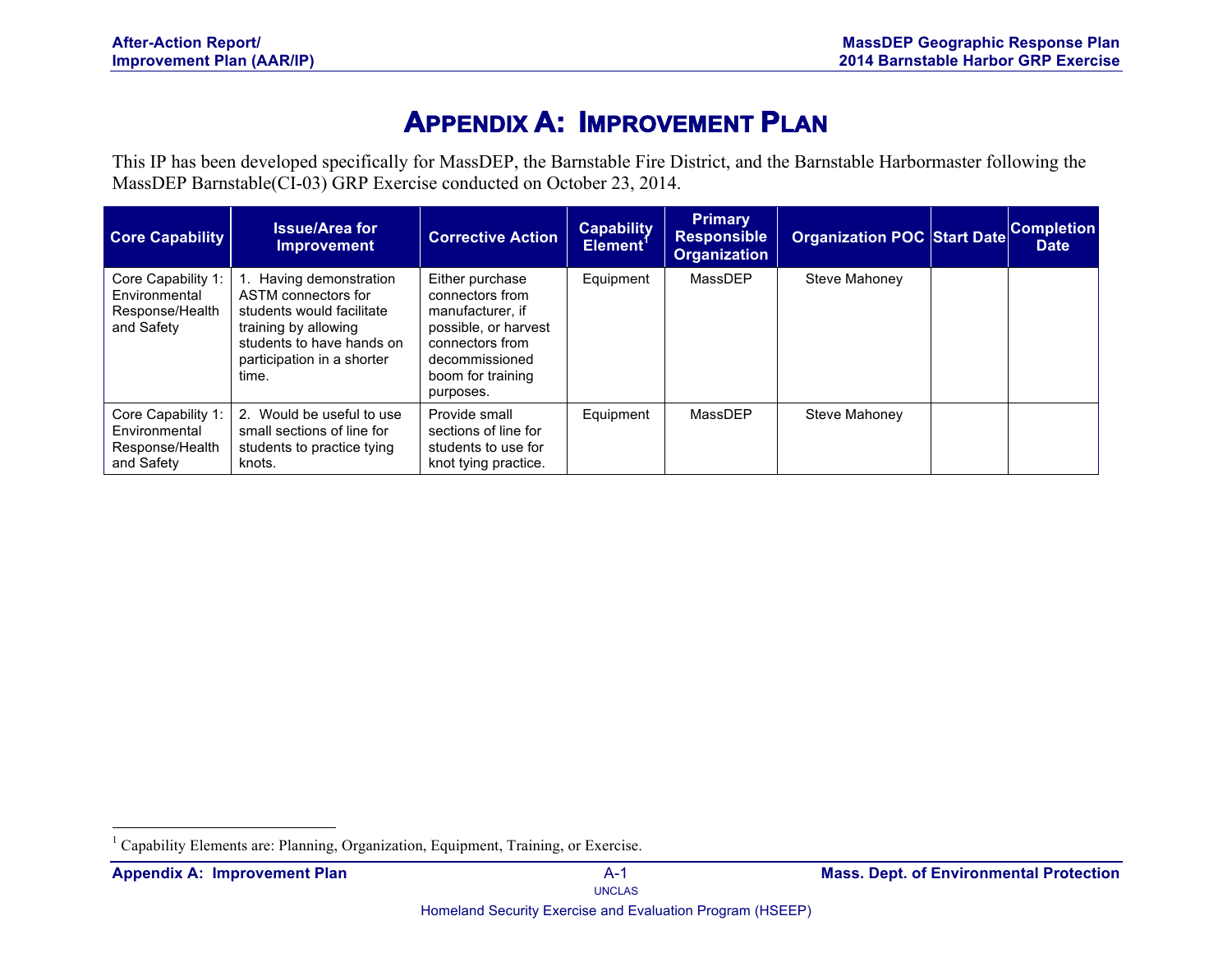# **APPENDIX B: EXERCISE PARTICIPANTS**

| <b>Participating Organizations</b>                               |                          |  |  |  |
|------------------------------------------------------------------|--------------------------|--|--|--|
| Federal                                                          | <b>Participant Count</b> |  |  |  |
| United States Coast Guard Sector Southeastern New England (USCG) |                          |  |  |  |
| <b>State</b>                                                     |                          |  |  |  |
| Massachusetts Department of Environmental Protection (MassDEP)   | 2                        |  |  |  |
| Nuka Research and Planning Group, LLC (contractor for MassDEP)   | 3                        |  |  |  |
| Moran Environmental Recovery (contractor for MassDEP)            | 2                        |  |  |  |
| <b>Barnstable Fire District</b>                                  |                          |  |  |  |
| Barnstable Fire Department                                       | 8                        |  |  |  |
| West Barnstable Fire Department                                  | 6                        |  |  |  |
| <b>COMM Fire Department</b>                                      | 8                        |  |  |  |
| <b>Town of Barnstable, MA</b>                                    |                          |  |  |  |
| Barnstable Harbormaster                                          | 6                        |  |  |  |
| <b>Barnstable DPW</b>                                            |                          |  |  |  |
| TOTAL                                                            | 37                       |  |  |  |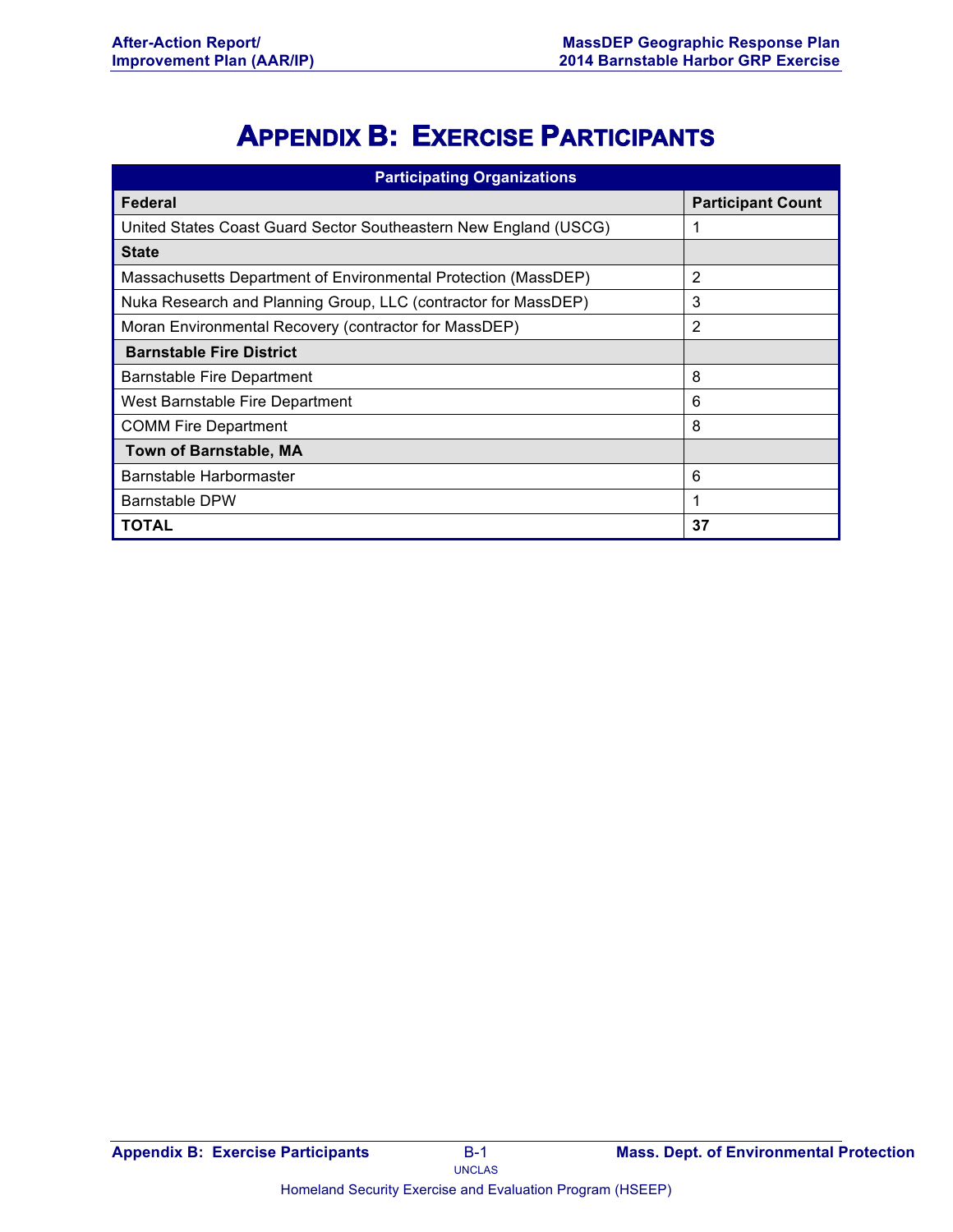# **APPENDIX C: EXERCISE EVALUATION FORM**

| Barnstable, W. Barnstable, COMM - Barnstable Harbor<br><b>GRP Exercise</b>                                                                                                                                                                                                                                                  |                                                     | Exercise date: 230CT14    |             |  |  |
|-----------------------------------------------------------------------------------------------------------------------------------------------------------------------------------------------------------------------------------------------------------------------------------------------------------------------------|-----------------------------------------------------|---------------------------|-------------|--|--|
| Instructions to Participants: Complete this form based on your observations of the<br>GRP exercise.                                                                                                                                                                                                                         |                                                     |                           |             |  |  |
| Participant Name (optional):                                                                                                                                                                                                                                                                                                |                                                     | Participant Organization: |             |  |  |
| What was your role in exercise? (responder, observer, facilitator, etc.)                                                                                                                                                                                                                                                    |                                                     |                           |             |  |  |
| What was your level of spill response experience prior to this exercise?                                                                                                                                                                                                                                                    |                                                     |                           |             |  |  |
| <b>NONE</b><br>TRAINING ONLY                                                                                                                                                                                                                                                                                                | SOME SPILL RESPONSE                                 |                           | A LOT       |  |  |
| Please check a box to respond to the following.                                                                                                                                                                                                                                                                             |                                                     | <b>YES</b>                | NO.         |  |  |
| 1. I feel more prepared to deploy oil spill                                                                                                                                                                                                                                                                                 |                                                     |                           |             |  |  |
| response equipment now than I did prior to this<br>exercise.                                                                                                                                                                                                                                                                |                                                     |                           |             |  |  |
| 2. I have a better understanding of spill                                                                                                                                                                                                                                                                                   |                                                     |                           |             |  |  |
| response tactics than I did prior to this exercise.                                                                                                                                                                                                                                                                         |                                                     |                           |             |  |  |
|                                                                                                                                                                                                                                                                                                                             | 3. I would participate in future oil spill response |                           |             |  |  |
| equipment or Geographic Response Plan                                                                                                                                                                                                                                                                                       |                                                     |                           |             |  |  |
| deployments at other sites.<br>4. The objectives were clearly explained and the                                                                                                                                                                                                                                             |                                                     |                           |             |  |  |
| deployment exercise met the objectives.                                                                                                                                                                                                                                                                                     |                                                     |                           |             |  |  |
| 5. The exercise was conducted safely.                                                                                                                                                                                                                                                                                       |                                                     |                           |             |  |  |
| Based on your experience today, would you feel comfortable setting a similar<br>boom array during an actual incident?                                                                                                                                                                                                       |                                                     |                           |             |  |  |
| NOT AT ALL<br>A LITTLE                                                                                                                                                                                                                                                                                                      |                                                     | MODERATELY                | <b>VERY</b> |  |  |
| Please evaluate how well the Blish Point Boat Ramp Staging Area worked<br>for deploying and demobilizing boom from the trailer for this deployment:<br>Ideal staging area for boom for this tactic.<br>Sufficient as a staging area for boom for this tactic.<br>Not sufficient as a staging area for boom for this tactic. |                                                     |                           |             |  |  |
| Did the Exercise Plan (map diagram) provide clear direction as to how and<br>where to deploy the boom? If not, please identify problems & suggest<br>improvements.                                                                                                                                                          |                                                     |                           |             |  |  |